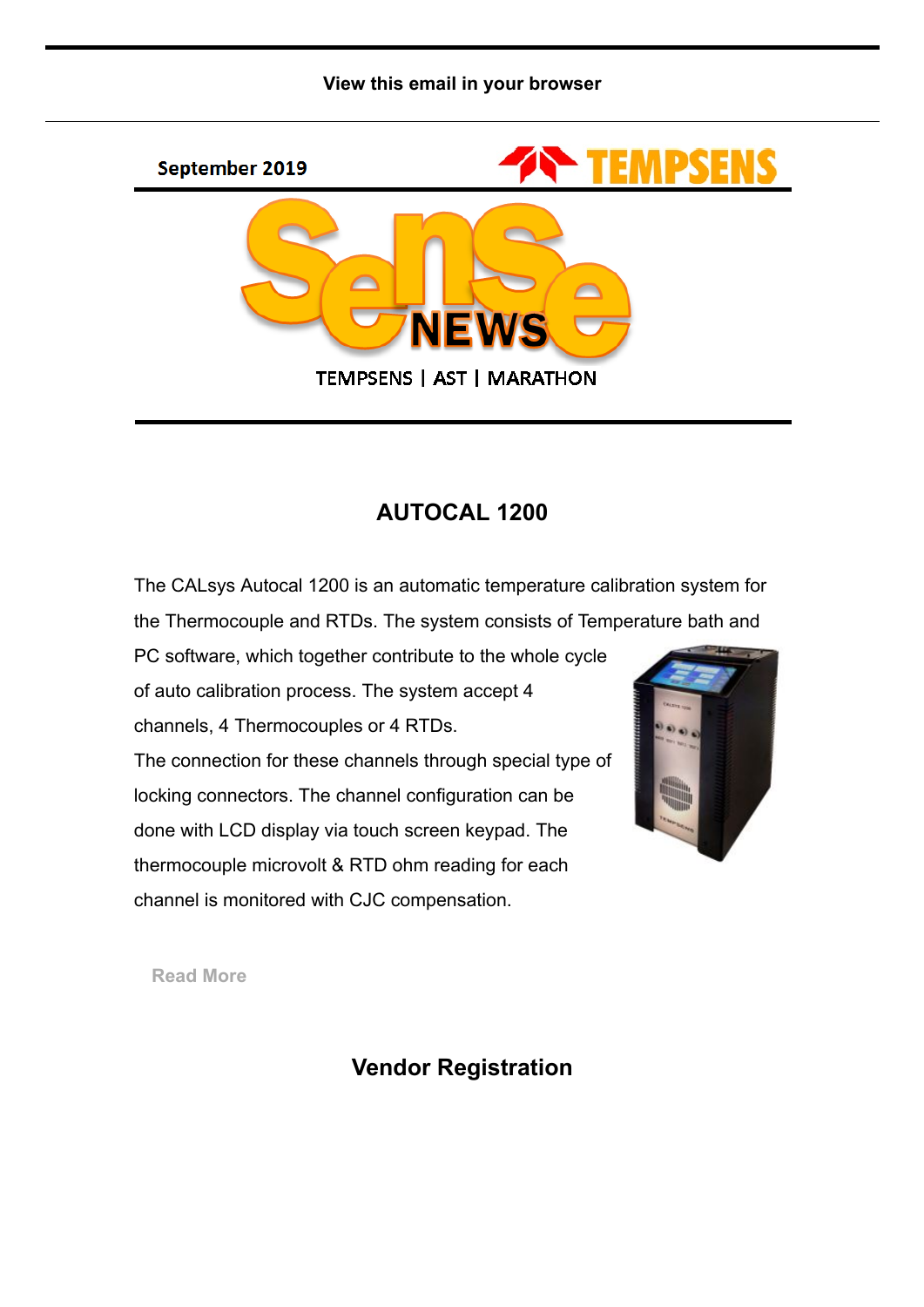

#### Registered in BHEL - PEM Noida for supply of PVC Wires

# Customer Feedback



Letter of Appreciation from M/S UTCL, Baga cement works, Solan - Himachal Pradesh

# **Exhibitions**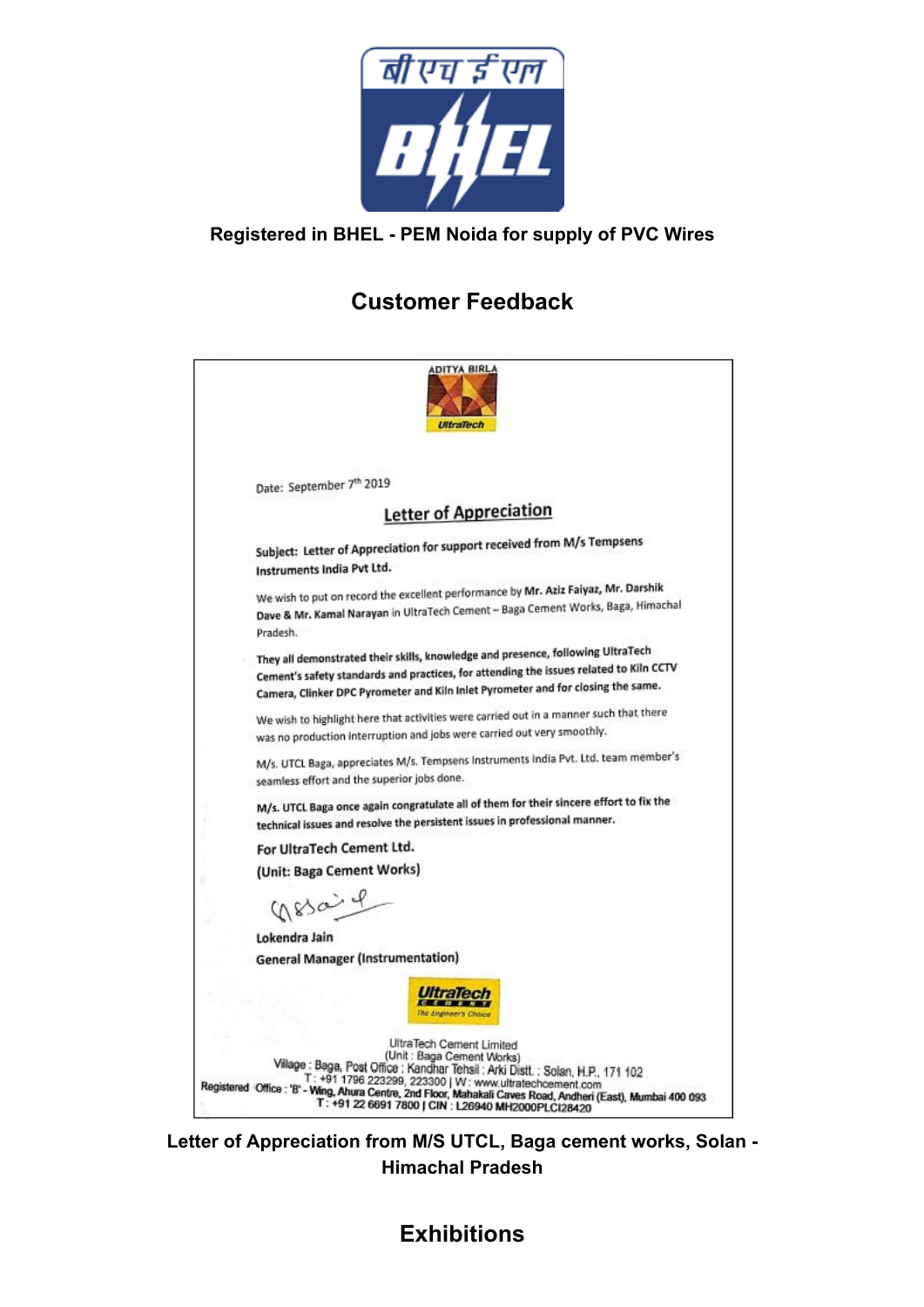

Oil & Gas Indonesia 2019 18th to 21st September Jakarta - Indonesia



INCCOM16 20th to 21st September 2019 Kerala - India



Automation Expo 2019 25th to 28th September Mumbai - India



Defence & Security Expo 2019 27th and 28th September 2019 IIT Delhi - India

# Upcoming Exhibitions



Stand No. 13196, Hall No. 13 Abu Dhabi - UAE

Corporate Social Responsibilities